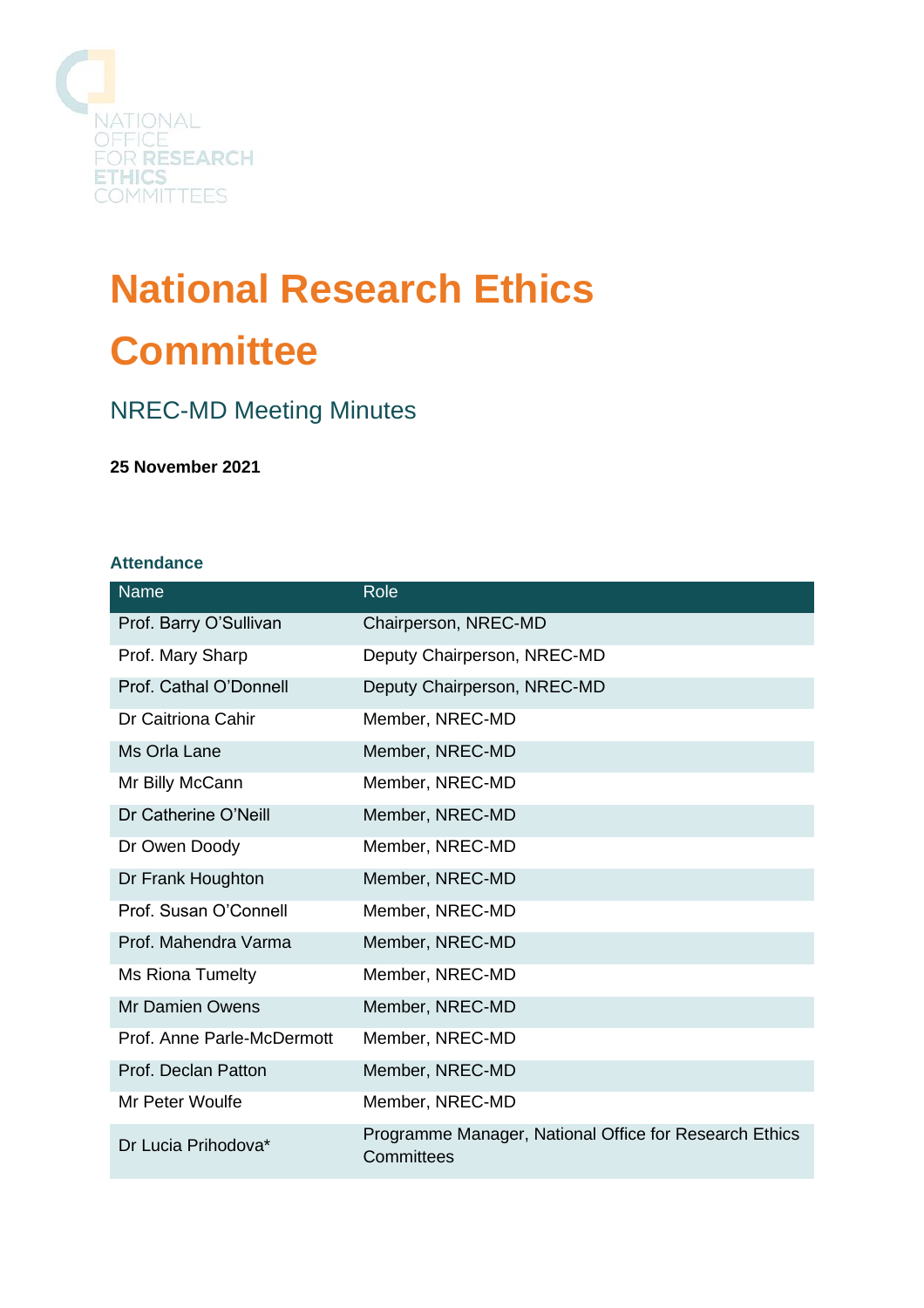Dr Jennifer Ralph James Head, National Office for Research Ethics Committees

\*Drafted minutes

**Apologies:** Prof. Therese Murphy, Dr Paul O'Connor

**Quorum for decisions:** Yes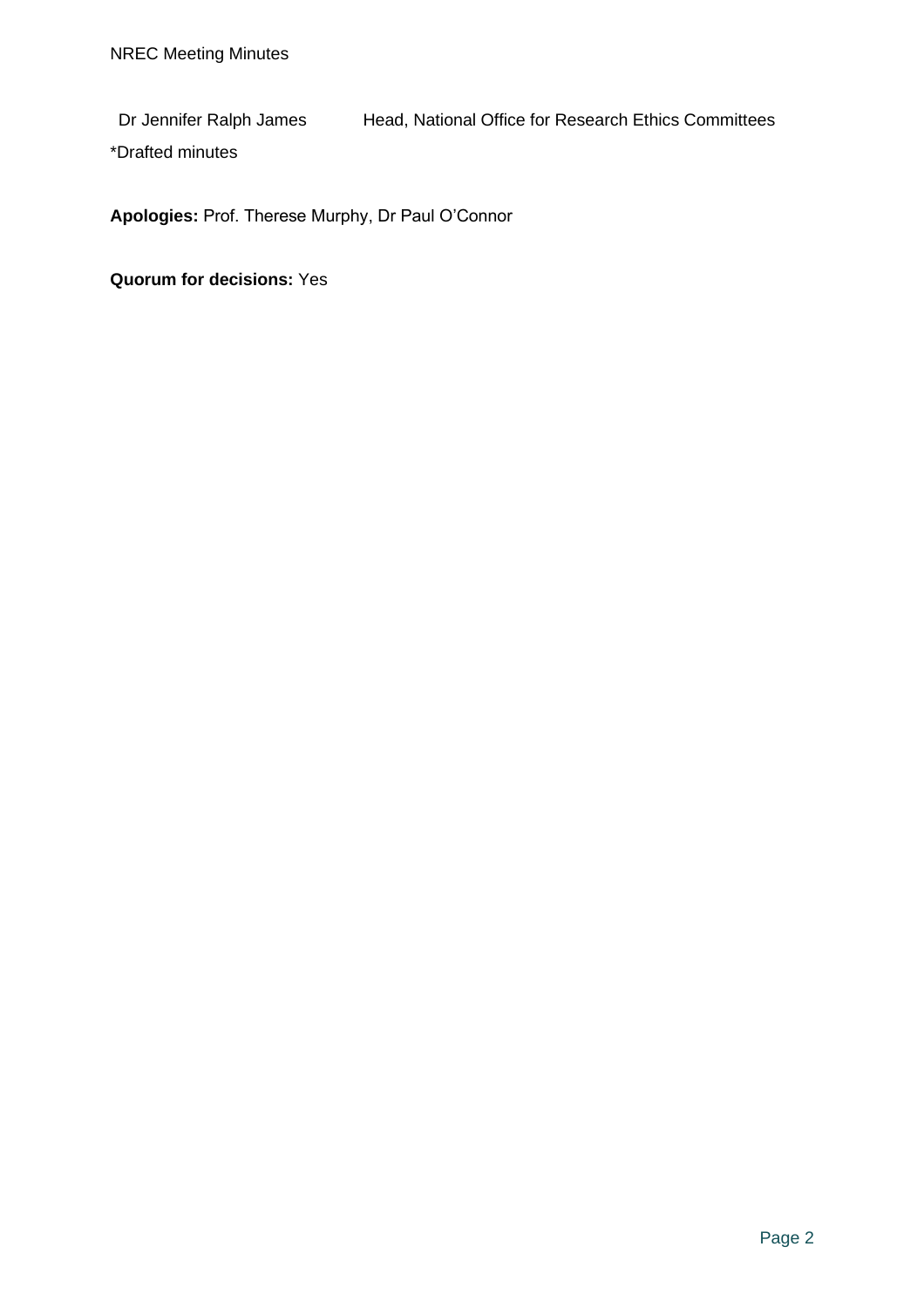### **Agenda**

- Welcome & apologies
- NREC Committee Business Report
- Minutes of previous meeting (28 October 2021) & matters arising
- Research in emergency settings
- Declarations of interest
- Application 21-NREC-MD-014
- Application 21-NREC-MD-015
- Application 21-NREC-MD-04-SA
- Application 21-NREC-MD-012-SA
- AOB
- The Chairperson welcomed the Committee and opened the meeting.
- NREC Committee Business Report: The Committee *noted* the report.
- Minutes of previous meeting (28 October 2021) & matters arising: The minutes were *approved*.
- The Programme Manager presented an overview of the approach to consent requirements in clinical investigations in emergency situations as set out by Article 68, Medical Device Regulation (MDR; EU No. 2017/745). The NREC-MD proposed this information is added to the National Office website.
- Declarations of interest: *none*

#### **Applications**

#### **21-NREC-MD-014**

- Principal Investigator: Dr Martin Buckley,
- Study title: Randomised, single dose, crossover, open label, placebo controlled, single site confirmatory clinical investigation in patients with gastro-oesophageal reflux, to characterise the acid neutralisation activity of a calcite chewing gum, using oesophageal ambulatory pH monitoring.
- Lead institution: Gastroeterology/ GI Physiology Laboratory, Mercy University Hospital, Grenville Place, Centre, Cork, T12 WE28.
- NREC-MD comments
	- The NREC-MD noted that this application pertains to a randomised, single dose, crossover, open label, placebo controlled, single site clinical investigation of a calcite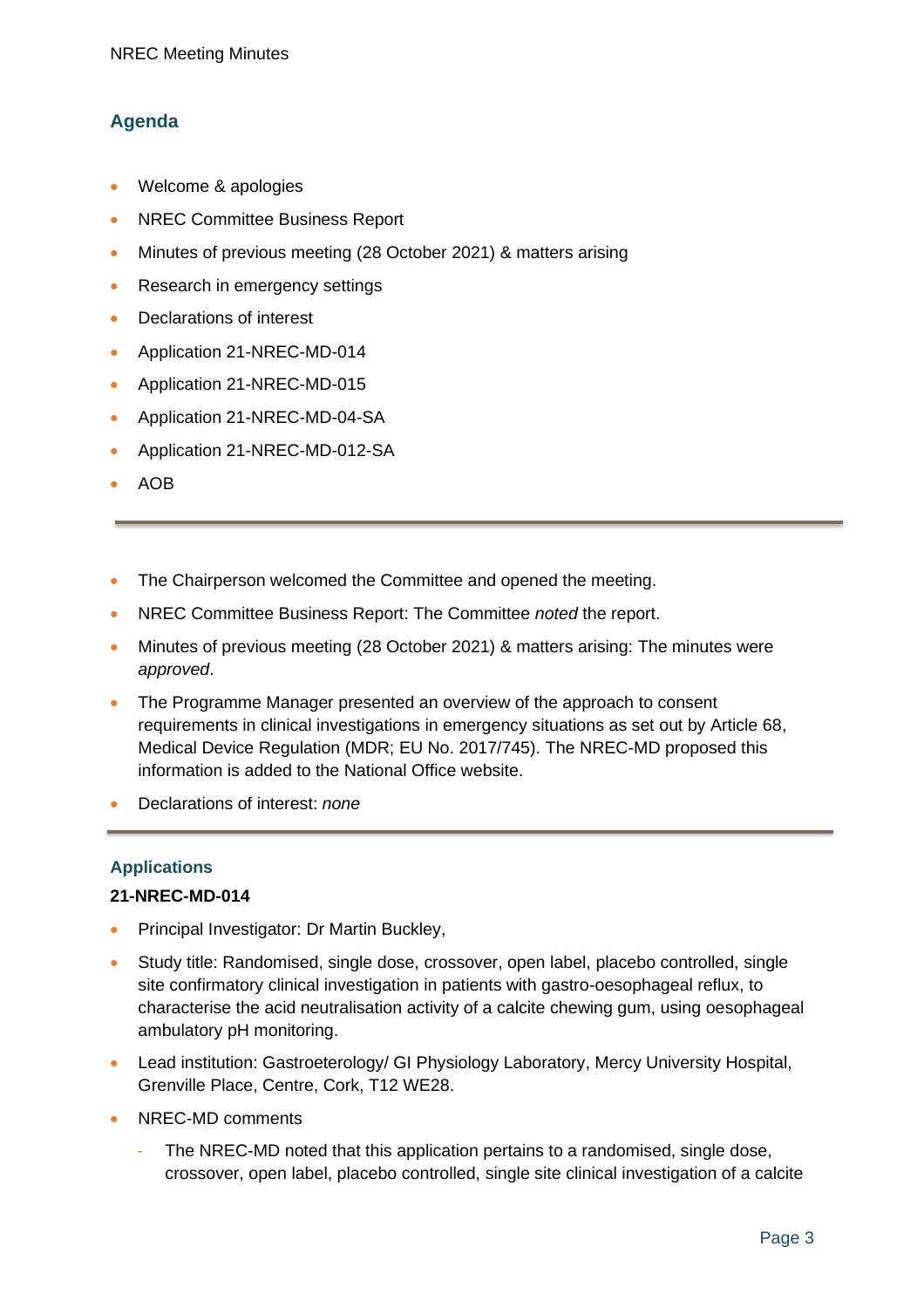chewing gum, a class III pre-market device, in patients with gastro-oesophogeal reflux disease.

- NREC-MD decision
	- *Request for further information*
- Further information requested
	- The NREC-MD requests that a copy of the contract/ trial agreement is provided.
	- The NREC-MD requests more information on the grounds and process for termination of the investigation
	- The NREC-MD requests more information on participant recruitment.
	- The NREC-MD requests more information on inclusion/ exclusion criteria for potential participants with food allergies or dietary preferences.
	- The NREC-MD requests that the PIL is revised for clarity and accessibility in lay terminology; includes information about the restrictions in medication and lifestyle; and includes email address of the PI along with the phone number.
	- The NREC-MD requests the informed consent form is revised to ensure compliance with the Data Protection Act 2018 (Section 36(2)) (Health Research) Regulations 2018). For example, participants need to provide explicit consent for their data to be transferred and processed outside of the EU (including Northern Ireland).
	- The NREC-MD requests the sum allocated for expenses is revised to allow for wider range of travel/ parking cost.
	- The NREC-MD requests clarity on the proposed data processing and retention as a part of the study to ensure compliance with the Data Protection Act 2018 (Section 36(2)) (Health Research) Regulations 2018), specifically in relation to access to medical records, retention period, data minimisation and withdrawal process.
	- The NREC-MD requests that details of the Data Monitoring Committee are provided.
	- The NREC-MD requests a revised comprehensive DPIA compiled with an input from the site DPO.

#### **21-NREC-MD-015**

- Principal Investigator: Professor Robert A Byrne
- Study title: Fractional Flow Reserve or 3D-Quantitative-Coronary-Angiography Based Vessel-FFR guided revascularization
- Lead institution: Cardiology Department, Mater Private Hospital, 73 Eccles Street, Dublin 7, D07 KWR1.
- NREC-MD comments
	- The NREC-MD noted this clinical investigation aims to determine the safety and effectiveness of a vFFR guided strategy versus an invasive FFR guided strategy to guide coronary revascularization in patients with intermediate coronary artery stenosis.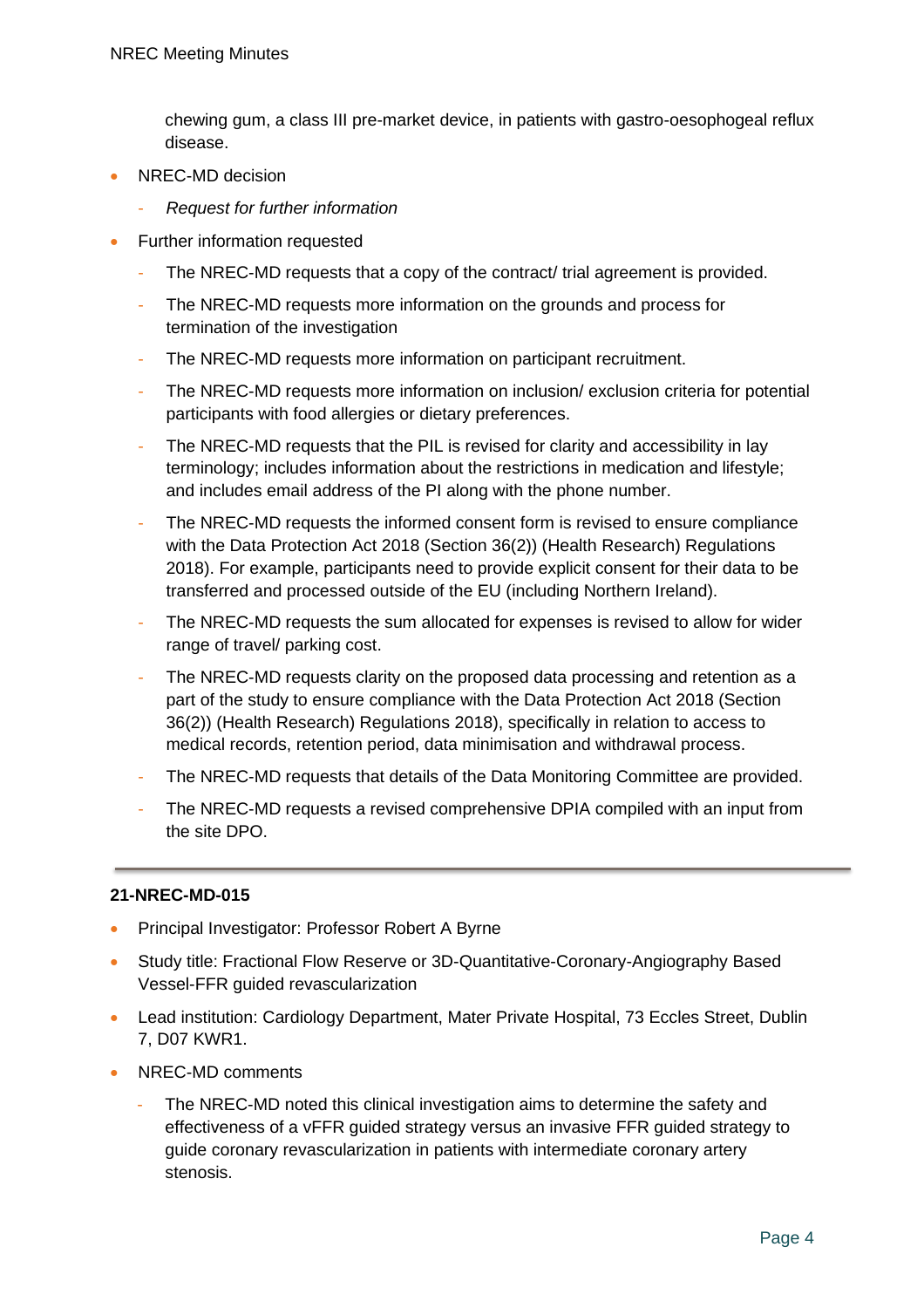- The NREC-MD noted that this clinical investigation is to be carried out in two Mater Private sites in Dublin and Cork.
- NREC-MD decision
	- *Request for further information*
- Further information requested
	- The NREC-MD requests a clarification of the roles and responsibilities of the entities involved in this project.
	- The NREC-MD requests that the timelines on CTA are updated, along with insurance and liability policies.
	- The NREC-MD requests that participants are not charged for their participation in the study.
	- The NREC-MD requests a clarification on whether participant travel expenses will be reimbursed.
	- The NREC-MD requests clarification on target sample size, rather than approximate sample size.
	- NREC-MD requests a clarification on the ad hoc procedures outlined in Study synopsis and that all related documentation is submitted.
	- The NREC-MD requests that the PIL is revised for clarity and accessibility in lay terminology.
	- The NREC-MD requests that the PIL highlights that one of the procedures is more invasive and potentially more uncomfortable.
	- The NREC-MD requests the informed consent form is revised to ensure compliance with the Data Protection Act 2018 (Section 36(2)) (Health Research) Regulations 2018).
	- The NREC-MD requests that details of the Data Monitoring Committee are provided.
	- The NREC-MD requests justification of data retention period of 15 years.
	- The NREC-MD requests clarification on whether participant data will be anonymised or pseudoanonymised.
	- The NREC-MD requests that access to participant medical records and any data processing is conducted in line with the Data Protection Act 2018 (Section 36(2)) (Health Research) Regulations 2018).
	- The NREC-MD requests that the radiation section of the form is completed.

#### **21-NREC-MD-004-SA**

- Principal Investigator: Professor James Loughman
- Study title: MyopiaX Treatment for the Reduction of Myopia Progressionin Children and Adolescents: Safety and Efficacy Investigation (Substantial Amendment)
- Lead institution: Center for Eye Research Ireland (CERI), Technological University Dublin, Dublin 7.
- NREC-MD comments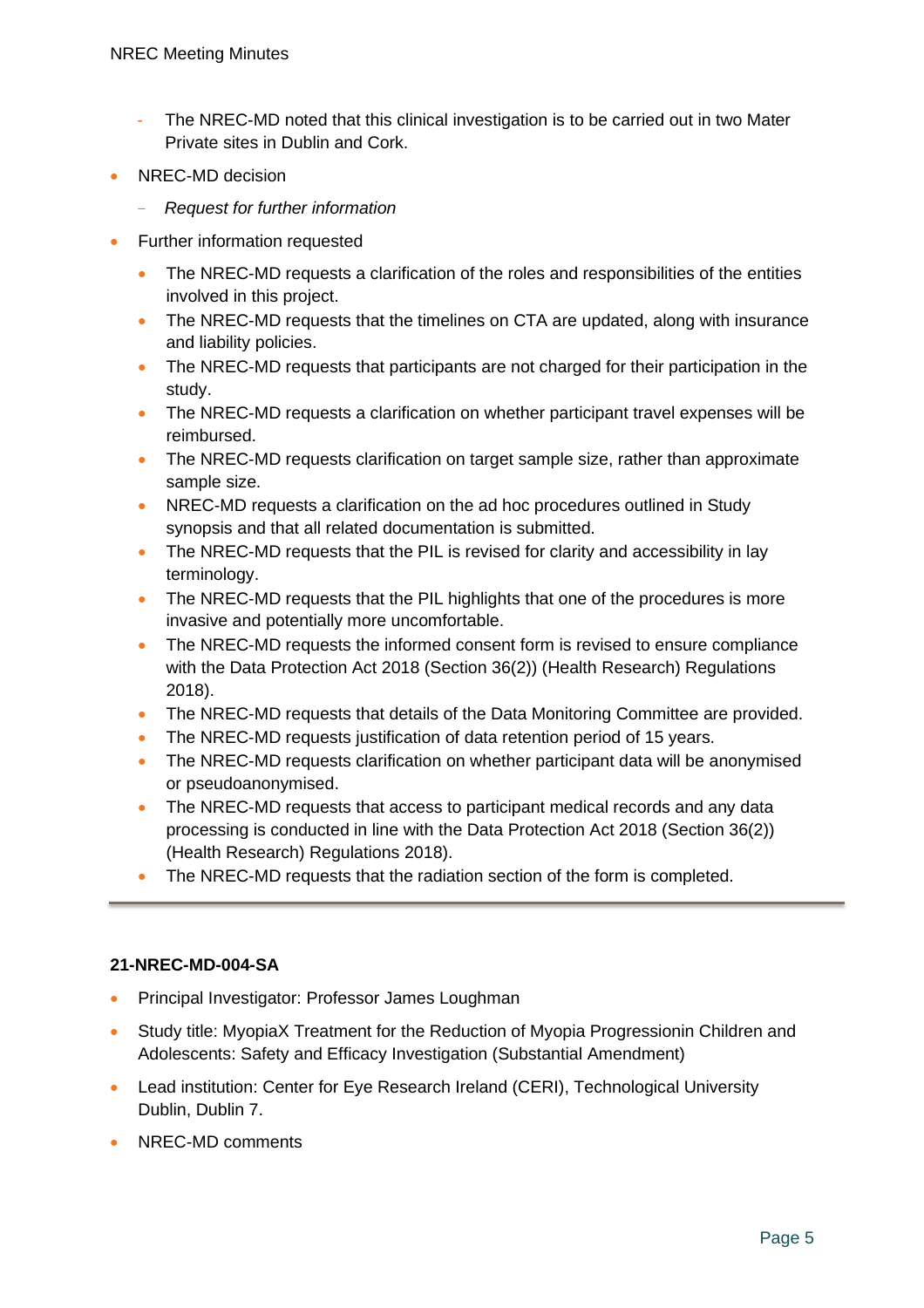- The NREC-MD noted that the original study received a favourable opinion from the NREC-MD on 30/07/2021, and that the present application relates to a substantial amendment. In this regard, the NREC-MD opinion pertains only to the substantial amendment outlined in the application submitted to the National Office.
- The NREC-MD notes that this substantial amendment relates to a change in
	- Instructions for Use (IFU)
	- Assent document for adolescents
	- Privacy policy of the app usage
	- Appendix 1 of the Protocol
	- Visual Habits Questionnaire
	- Advertising material to support recruiting
- NREC-MD decision
	- *Favourable*

#### **21-NREC-MD-012-SA**

- Principal Investigator: Dr Stephen O'Connor
- Study title: RHEIA (Randomized researcH in womEn all comers wIth Aortic stenosis) A Prospective, Randomized, Controlled, Multi-Center Study to Evaluate the Safety and Efficacy of Transcatheter Aortic Valve Implantation in Female Patients who have Severe Symptomatic Aortic Stenosis Requiring Aortic Valve Replacement
- Lead institution: St. James´s Hospital, Department of Cardiology, Respiratory and Cardio-Thoracic surgery, James´s Street, D08 NHY1 Dublin
- NREC-MD comments
	- The NREC-MD noted that the original study received a favourable opinion from the SJH/TUH Joint Research and Ethics Committee on 17/08/2020, and that the present application relates to a substantial amendment outlined in the application submitted to the National Office.
- The NREC-MD notes that this substantial amendment relates to a change in an update to:
	- Clinical study protocol
	- Administrative changes in the members of Data Safety Monitoring Board due to retirements or workload was done.
- NREC-MD decision
	- *Favourable*
- $AOB^+$ 
	- The Committee agreed to hold a division meeting on 13 December to review responses to applications 21-NREC-MD-013, 21-NREC-MD-14 and 21-NREC-MD-